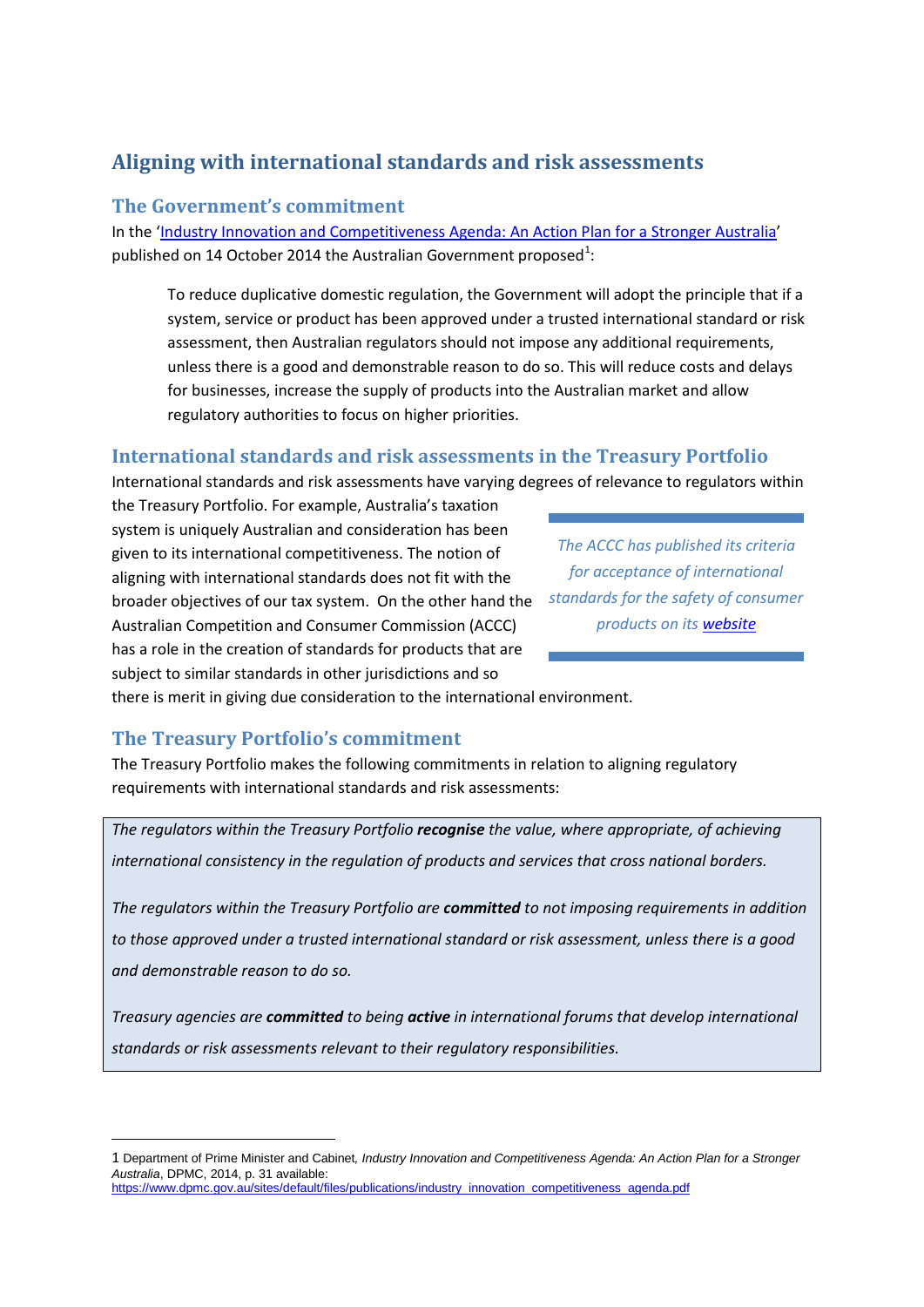## **Treasury Portfolio regulators that regulate activity that has, or could potentially have links to international standards or risk assessments**

| <b>Regulator</b>                                                                             | <b>Activity</b>                                                                               | Relevant international standard or risk assessment <sup>2</sup>                                                                                                                                                                                                                                                                                                                                        |
|----------------------------------------------------------------------------------------------|-----------------------------------------------------------------------------------------------|--------------------------------------------------------------------------------------------------------------------------------------------------------------------------------------------------------------------------------------------------------------------------------------------------------------------------------------------------------------------------------------------------------|
| <b>Australian</b><br><b>Accounting</b><br><b>Standards Board</b>                             | Financial reporting                                                                           | International Standards on Financial Reporting issued by the<br>International Accounting Standards Board.                                                                                                                                                                                                                                                                                              |
| <b>Auditing and</b><br><b>Assurance</b><br><b>Standards Board</b>                            | Auditing and<br>assurance (relating<br>to financial<br>reporting and non-<br>financial areas) | International Standards on Auditing, Review Engagements and<br>Assurance Engagements issued by the International Auditing and<br>Assurance Standards Board.                                                                                                                                                                                                                                            |
| <b>Australian</b><br><b>Securities and</b><br><b>Investments</b><br><b>Commission (ASIC)</b> | <b>Financial reporting</b>                                                                    | ASIC is responsible for enforcing accounting and auditing and<br>assurance standards issued by the AASB and the AUASB, which<br>are based on the international standards set out above.                                                                                                                                                                                                                |
|                                                                                              | Securities<br>regulation                                                                      | IOSCO has established the Objectives and Principles of Securities<br>Regulation. The principles are designed for domestic regulators<br>to use in setting standards and creating guidance, with the<br>objectives of protecting investors, ensuring that markets are fair,<br>efficient and transparent and reducing systemic risk.<br>As a member of IOSCO, ASIC has an active role in developing the |
|                                                                                              | Derivatives<br>(including over-<br>the-counter<br>derivatives)                                | IOSCO principles and implementing them in Australia.<br>Basel Committee on Banking Supervision-IOSCO Margin<br>Requirements for Non-Centrally Cleared OTC Derivatives<br><b>IOSCO Requirements for Mandatory Clearing</b><br>IOSCO Risk Mitigation Standards for Non-Centrally Cleared Over-<br>the-Counter Derivatives                                                                                |
|                                                                                              |                                                                                               | IOSCO International Standards for Derivatives Market<br><b>Intermediary Regulation</b>                                                                                                                                                                                                                                                                                                                 |
|                                                                                              | Cross-border<br>financial regulation                                                          | IOSCO Principles Regarding Cross-Border Supervisory<br>Cooperation<br>IOSCO Objectives and Principles of Securities Regulation                                                                                                                                                                                                                                                                         |
|                                                                                              | <b>Financial market</b><br>benchmarks                                                         | <b>IOSCO Principles for Financial Benchmarks</b>                                                                                                                                                                                                                                                                                                                                                       |
|                                                                                              | Intermediaries<br>holding client<br>assets                                                    | IOSCO Recommendations Regarding the Protection of Client<br>Assets                                                                                                                                                                                                                                                                                                                                     |
|                                                                                              | Disclosure of<br>financial<br>information                                                     | IOSCO General Principles Regarding Disclosure of Management's<br>Discussion and Analysis of Financial Condition and Results of<br>Operations                                                                                                                                                                                                                                                           |
|                                                                                              | Collective<br>investment<br>vehicles                                                          | IOSCO Principles of Liquidity Risk Management for Collective<br><b>Investment Schemes</b>                                                                                                                                                                                                                                                                                                              |
|                                                                                              | Dark pools<br>Direct electronic                                                               | <b>IOSCO Principles for Dark Liquidity</b><br>IOSCO Principles for Direct Electronic Access to Markets                                                                                                                                                                                                                                                                                                 |
|                                                                                              | access to financial                                                                           |                                                                                                                                                                                                                                                                                                                                                                                                        |

<span id="page-1-0"></span>2 This list summarises types of international standards and risk assessments that might have relevance for each agency. It is not a list of international standards and risk assessments that each regulator has committed to align with.

 $\overline{\phantom{a}}$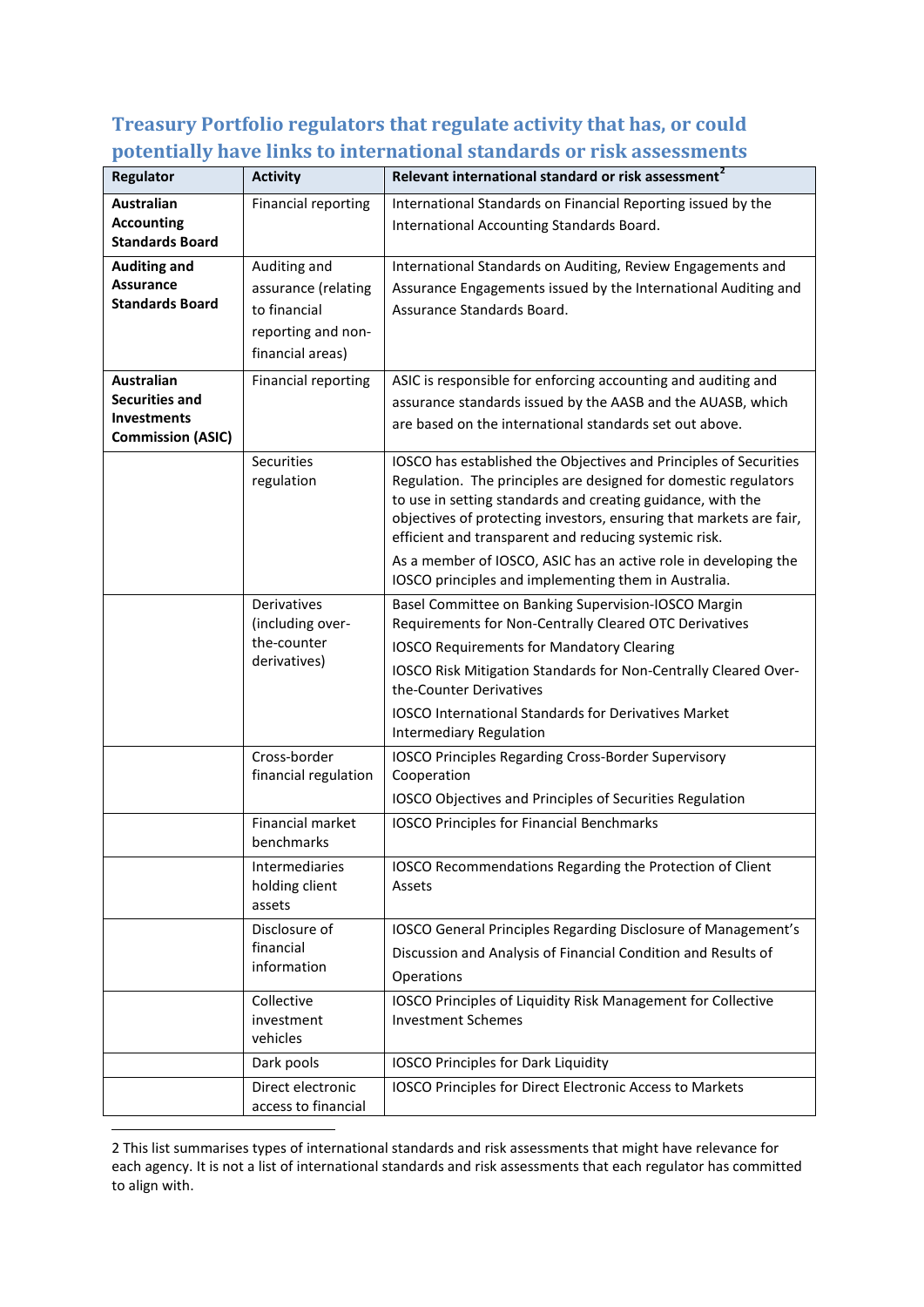|                                                                                       | markets                                                |                                                                                                                                                                                                                                                                                                                                                                                                                                                                                                                                                                                                                                                                                                                                                                                                                     |
|---------------------------------------------------------------------------------------|--------------------------------------------------------|---------------------------------------------------------------------------------------------------------------------------------------------------------------------------------------------------------------------------------------------------------------------------------------------------------------------------------------------------------------------------------------------------------------------------------------------------------------------------------------------------------------------------------------------------------------------------------------------------------------------------------------------------------------------------------------------------------------------------------------------------------------------------------------------------------------------|
|                                                                                       | Ratings agency<br>regulation                           | IOSCO Code of Conduct for Credit Rating Agencies                                                                                                                                                                                                                                                                                                                                                                                                                                                                                                                                                                                                                                                                                                                                                                    |
|                                                                                       | Outsourcing                                            | IOSCO Principles on Outsourcing of Financial Services for Market<br>Intermediaries                                                                                                                                                                                                                                                                                                                                                                                                                                                                                                                                                                                                                                                                                                                                  |
| <b>ASIC and the</b><br><b>Reserve Bank of</b><br><b>Australia</b>                     | Financial Market<br>Infrastructures                    | Principles for Financial Market Infrastructures published by the<br>Committee on Payments and Market Infrastructures and IOSCO                                                                                                                                                                                                                                                                                                                                                                                                                                                                                                                                                                                                                                                                                      |
| <b>APRA and ASIC</b>                                                                  | <b>Business continuity</b>                             | The High-level Principles for Business continuity were published<br>jointly by the Basel Committee on Banking Supervision, IOSCO<br>and the International Association of Insurance Supervisors.                                                                                                                                                                                                                                                                                                                                                                                                                                                                                                                                                                                                                     |
| <b>Australian</b><br>Prudential<br><b>Regulation</b><br>Authority (APRA) <sup>3</sup> | <b>Banking</b>                                         | APRA observes a range of principles, standards and guidance<br>issued by the Basel Committee on Banking Supervision.<br>- The Basel Capital Framework including Basel II, Basel 2.5 and<br>Basel 3. The Framework consists of three pillars: Pillar 1<br>(minimum capital requirements - capital base and risk weighted<br>assets); Pillar 2 (supervisory review process); and Pillar 3 (market<br>discipline/disclosure).                                                                                                                                                                                                                                                                                                                                                                                          |
|                                                                                       |                                                        | - The Basel Liquidity framework including the liquidity coverage<br>ratio and the net stable funding ratio<br>- International standards for banking may also be set by the Basel<br>Committee's Core Principles for Effective Banking Supervision<br>(BCPs). The BCPs provide benchmarks for the establishment,<br>revision or implementation of Australia's regulatory and<br>supervisory systems. APRA pays close attention to the BCPs and<br>the Australian regulatory framework has been assessed as having<br>a high level of compliance with them.                                                                                                                                                                                                                                                           |
|                                                                                       | Insurance and<br>Superannuation<br>Data collection and | A global capital framework (comparable to that for banking) does<br>not exist for the insurance industry, though one is being<br>developed under the auspices of the International Association of<br>Insurance Supervisors (IAIS).<br>The IAIS has developed Insurance Core Principles (ICPs) and the<br>International Organisation of Pension Supervisors (IOPS) is<br>currently developing supervisory principles for superannuation.<br>These principles provide benchmarks for the establishment,<br>revision or implementation of Australia's regulatory and<br>supervisory systems. APRA pays close attention to the ICPs and<br>the Australian regulatory framework has been assessed as having<br>a high level of compliance with them.<br>Various global bodies set international data reporting standards |
|                                                                                       | statistical<br>publications                            | and guidelines. These include bodies such as the International<br>Monetary Fund and the International Accounting Standards<br>Board.                                                                                                                                                                                                                                                                                                                                                                                                                                                                                                                                                                                                                                                                                |
|                                                                                       | APRA-regulated<br>institutions -<br>general            | From time to time, international standards relevant to APRA's<br>regulated industries may be set by other bodies. For example, the<br>Financial Stability Board's Key Attributes for Effective Resolution                                                                                                                                                                                                                                                                                                                                                                                                                                                                                                                                                                                                           |

<span id="page-2-0"></span><sup>3</sup> Note: international standards relevant to APRA's regulated industries may also be set by other bodies outside of the Treasury Portfolio.

 $\overline{\phantom{a}}$